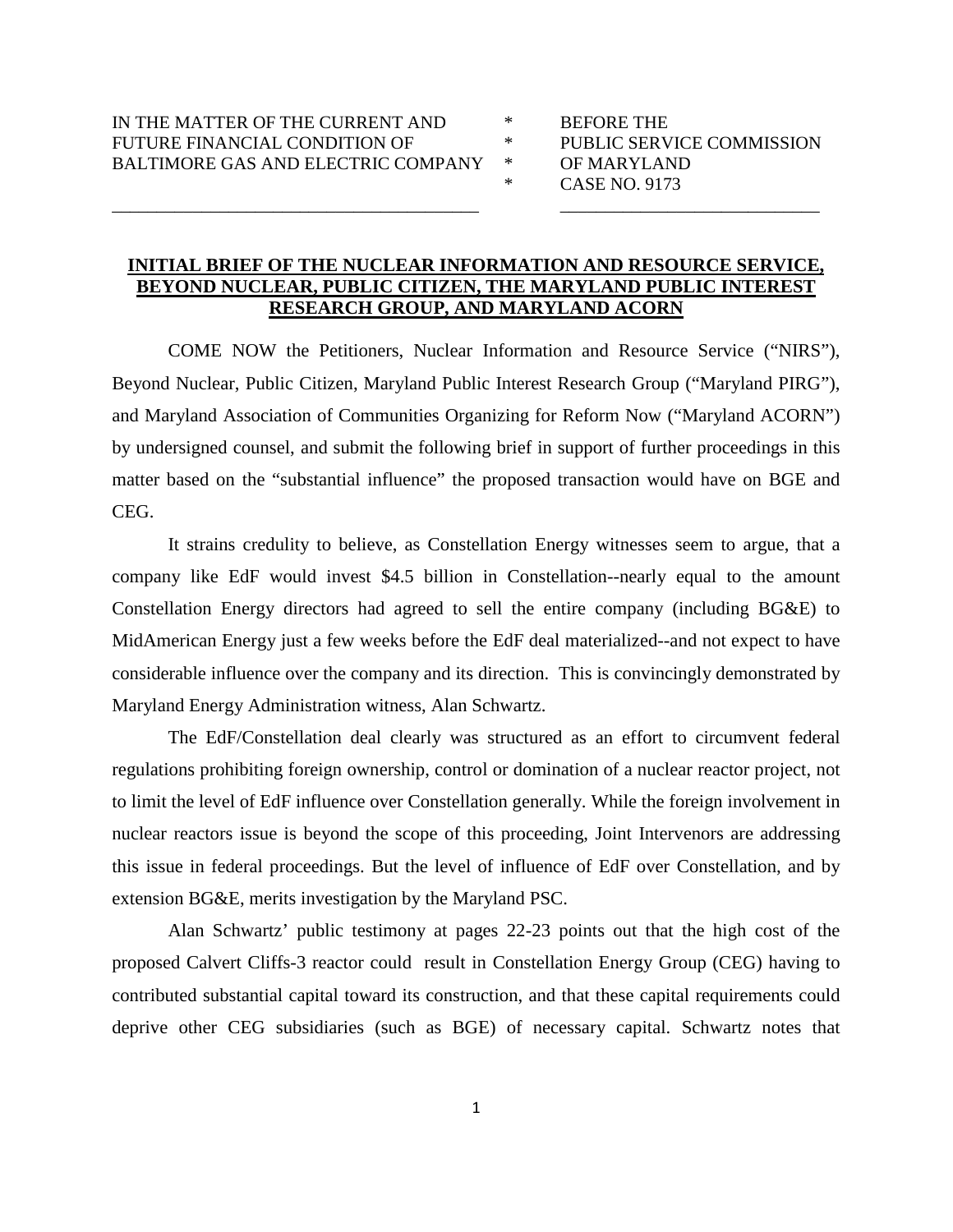Constellation executive Mayo Shattuck said Calvert Cliffs-3 could cost almost \$10 billion and that this estimate may itself be too low.

We point the Commission to the testimony of last summer from Joint Intervenors' witness David Schlissel in the CPCN proceeding for the proposed Calvert Cliffs-3 reactor, Case No. 9127, Doc. 39. In his direct testimony, Mr. Schlissel cited a U.S. Department of Energy study of 75 existing nuclear reactors in the U.S., which found that the average cost overrun for these reactors was 207%. In addition, Mr. Schlissel testified that the same type Areva reactor proposed for Calvert Cliffs is under construction in Finland, and in less than four years of construction already has experienced cost overruns of 50%.

Thus, not only could the \$10 billion estimate be too low given financing and related costs, but it is reasonable to assume and plan for substantial cost overruns if this proposed reactor moves forward to construction stage.

Mr. Shattuck's testimony acknowledges that 80% of the cost of the project is based on the obtaining of federal loan guarantees, and that Constellation is likely to have to come up with half of the other 20%. Mr. Shattuck's testimony acknowledges that could be a \$1 billion capital requirement from Constellation, which he states Constellation can handle without detriment to BG&E. However, if there were substantial cost overruns, the situation could be quite different.

Additional federal loan guarantees are not likely to be forthcoming to cover cost overruns on nuclear projects. Instead, cost overruns could require substantial capital diversions from all of Constellation's subsidiaries. For example, if the Calvert Cliffs-3 project were to experience the same type of cost overrun as the current project in Finland—about 50%, the scenario would look quite different. A \$10 billion project would become \$15 billion. Assuming federal loan guarantees covered \$8 billion, then Constellation would have to come up with half the remainder, or \$3 ½ billion, not \$1 billion.

If the project were to experience simply the average cost overrun of the first generation of U.S. reactors—207%--a \$10 billion project would become more than \$20 billion, with Constellation liable for more than \$6 billion in additional capital, assuming the 50/50 split between Constellation and EdF.

2